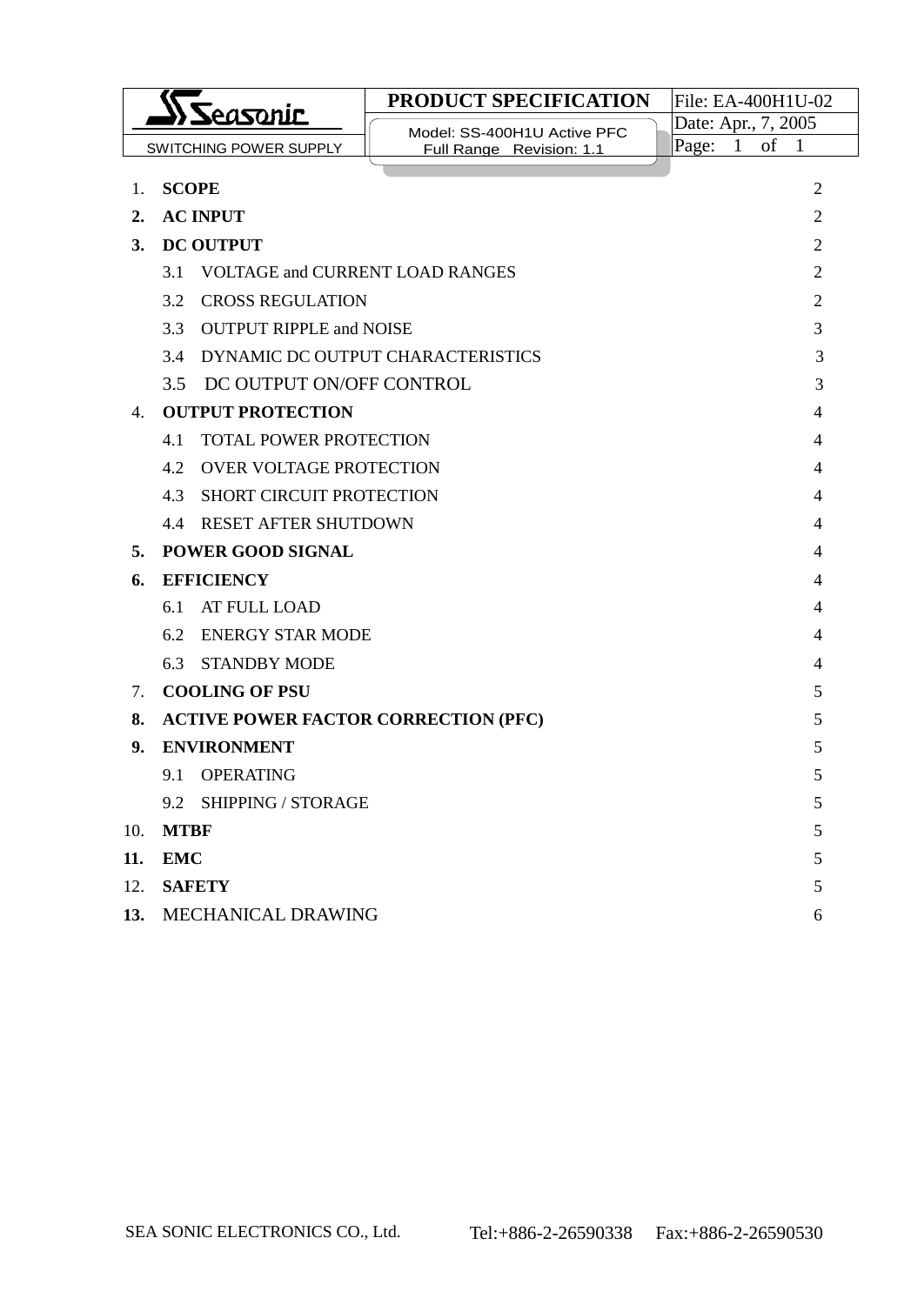

#### 1. **SCOPE**

This specification defines electrical performance and characteristic of "**SS-400H1U Active PFC"** Full Range Power supplies which comply with Intel EPS1U v2.1 and ATX12V v2.01 Requirements.

# 2. **AC INPUT :**

|                                                                                        | RANGE <sup>1</sup>              |         |           |
|----------------------------------------------------------------------------------------|---------------------------------|---------|-----------|
| Limits                                                                                 | Minimum                         | Maximum | Unit      |
| AC Input voltage                                                                       | 90                              | 264     | Vac       |
| AC Input frequency                                                                     | 47                              | 63      | Hz        |
| AC Input Current                                                                       |                                 | 7       | Amp(rms)  |
| Inrush current <sup>2</sup> (cold start)                                               |                                 | 100     | Amp(peak) |
| NO COMPONENT OVER STRESSED.<br>Inrush current (warm start)                             |                                 |         |           |
|                                                                                        | <b>NO FUSE BLOW</b>             |         |           |
| NO DAMAGE TO THE POWER SUPPLY.                                                         |                                 |         |           |
| NOTE: 1. The AC input is 90~264 Vac full range. No selectable hard switch is provided. |                                 |         |           |
|                                                                                        | 2. Measured at 25 Deg C Ambient |         |           |
|                                                                                        |                                 |         |           |

# **3. DC OUTPUT :**

#### **3.1 VOLTAGE and CURRENT LOAD RANGES** DC OUPTUT | Tolerance  $+3.3$ VDC  $+5\%$ /-5%  $+5VDC$   $+5\%/-5\%$  $+12VDC$   $+5\%/-5\%$ Group1  $-12VDC$  +10%/-10% Group2 +5Vsb +5%/-5%

# **Load Range**

| <b>Output</b> | <b>Minimum Load</b> | <b>Maximum Load</b> | <b>Peak Load</b> |
|---------------|---------------------|---------------------|------------------|
| $+12V1$       | 1Α                  | 16A                 | 19A              |
| $+12V2$       | 1Α                  | 17A                 | 20A              |
| $+5V$         | 0.3A                | 21A                 |                  |
| $+3.3V$       | ОA                  | 20A                 | Χ                |
| $-12V$        | ОA                  | 0.8A                |                  |
| $+5Vsb$       | OА                  | 2A                  | 2.5A             |

1. Maximum continuous total DC output power should not exceed 400 W

2. Maximum continuous combined load on +3.3 VDC and +5 VDC outputs should not exceed 130 W

3. Maximum continuous combined load on +12V1 and +12V2 outputs should not exceed 29A(348W)

4. Maximum peak total DC output power should not exceed 440 W

5. Peak power and current loading should be supported for a minimum of 1 second

6. +12V1 & +12V2 have separate current limit circuits to meet 240VA safety requirements.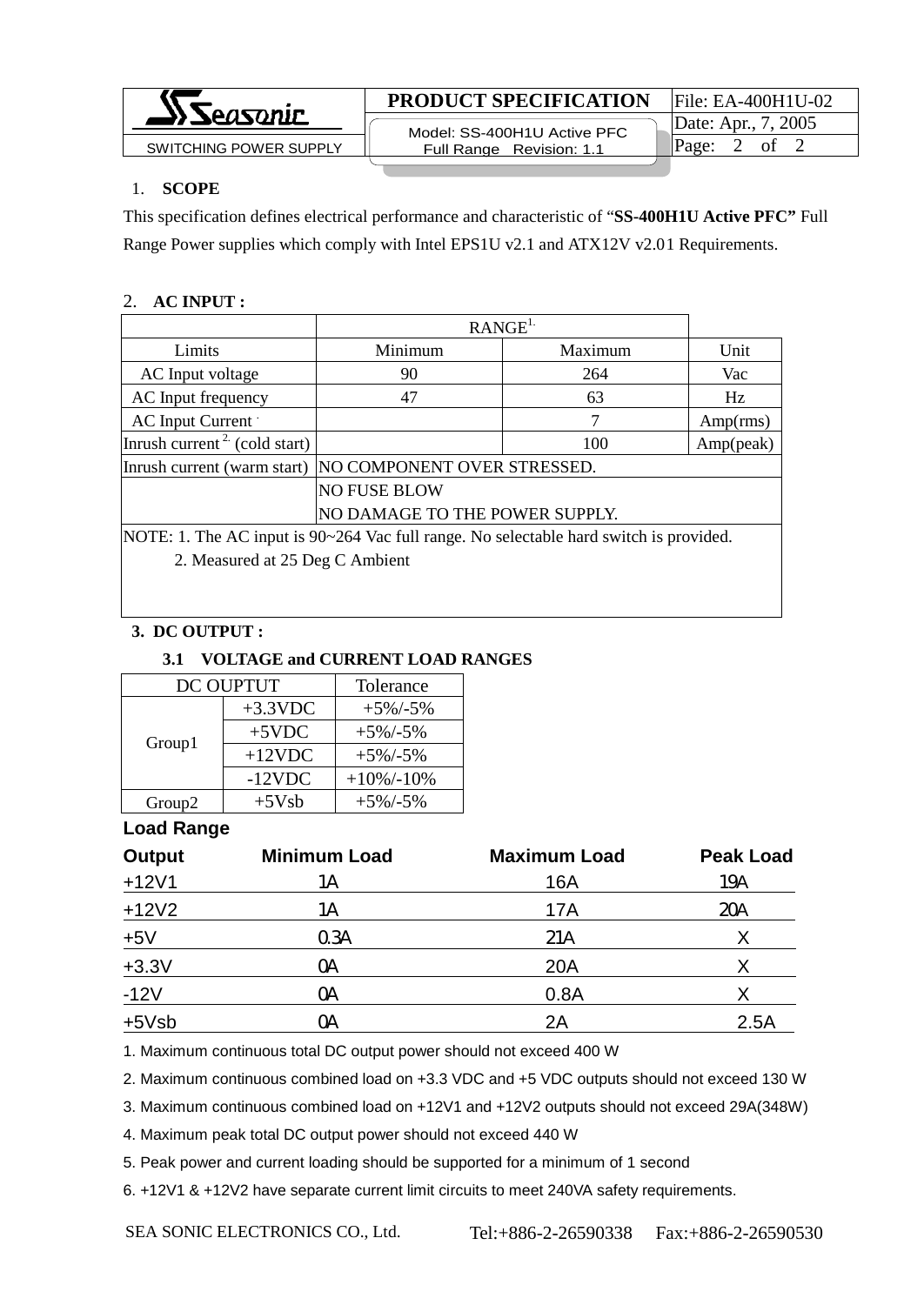

# **PRODUCT SPECIFICATION** File: EA-400H1U-02

 Model: SS-400H1U Active PFC SWITCHING POWER SUPPLY **Full Range Revision: 1.1** Page: 3 of 3

Date: Apr., 7, 2005

# **3.2 CROSS REGULATION**

The  $+5V & +3.3V$  combined load and  $+12VDC$  load shall remain within the regulation Defined in section 3.1 over cross load combinations shown as following figure:



#### **3.3 OUTPUT RIPPLE and NOISE**

 Measurement is made with an oscilloscope with 20 MHz bandwidth. Output should be bypassed at the connector with a 0.1uF ceramic disk capacitor and a 10uF electrolytic capacitor to simulate system load. The length of ground wire on probe should not longer than 40mm, if a Non - differential type of scope was used.

| $\frac{1}{2}$ |       |        |        |         |
|---------------|-------|--------|--------|---------|
| $+3.3V$       | $+5V$ | $+12V$ | $-12V$ | $+5Vsh$ |
| 50Mv          | 50mV  | 120mV  | 120mV  | 50 mV   |
|               |       |        |        |         |

# **3.4 DYNAMIC DC OUTPUT CHARACTERISTICS**

 +/-10% Max. (tested with capacitors added at output) Excursion for 30% max. load change with return to regulation in 0.5 mS.

# **3.5 DC OUTPUT ON/OFF CONTROL**

 A low active PS-ON (DC ON/OFF) input signal is equipped, which provide the interface to **ENABLE** or to **DISABLE** the **GROUP1** of DC output. This signal is electrically compatible to interface with **TTL,OPEN COLLECTOR** and the **HARD SWITCH.**

|                | Vin(AC)                                                                                                                                               | →                                    | $\leftarrow$ T6        |
|----------------|-------------------------------------------------------------------------------------------------------------------------------------------------------|--------------------------------------|------------------------|
|                | $+5Vsb$<br>$\leftarrow$ T4 $\rightarrow$<br>DC ON/OFF<br>$T2 \rightarrow$<br>4.75V<br>Vpg<br>$+5V$<br>$T3 \rightarrow$<br>$T3 \rightarrow$<br>POK(PG) | $\leftarrow$ T <sub>2</sub><br>4.75V | Vpg<br>$\mathsf{H}$ T5 |
|                | SIGNAL NAME                                                                                                                                           | <b>MAXIMUM</b>                       | <b>MINIMUM</b>         |
| T <sub>2</sub> | +5V TURN-ON DELAY                                                                                                                                     | $20 \text{ mS}$                      |                        |
| T3             | <b>RESET TIME</b>                                                                                                                                     | $500$ mS                             | $100 \text{ mS}$       |
| T4             | DC SAVE TIME                                                                                                                                          |                                      | $1 \text{ mS}$         |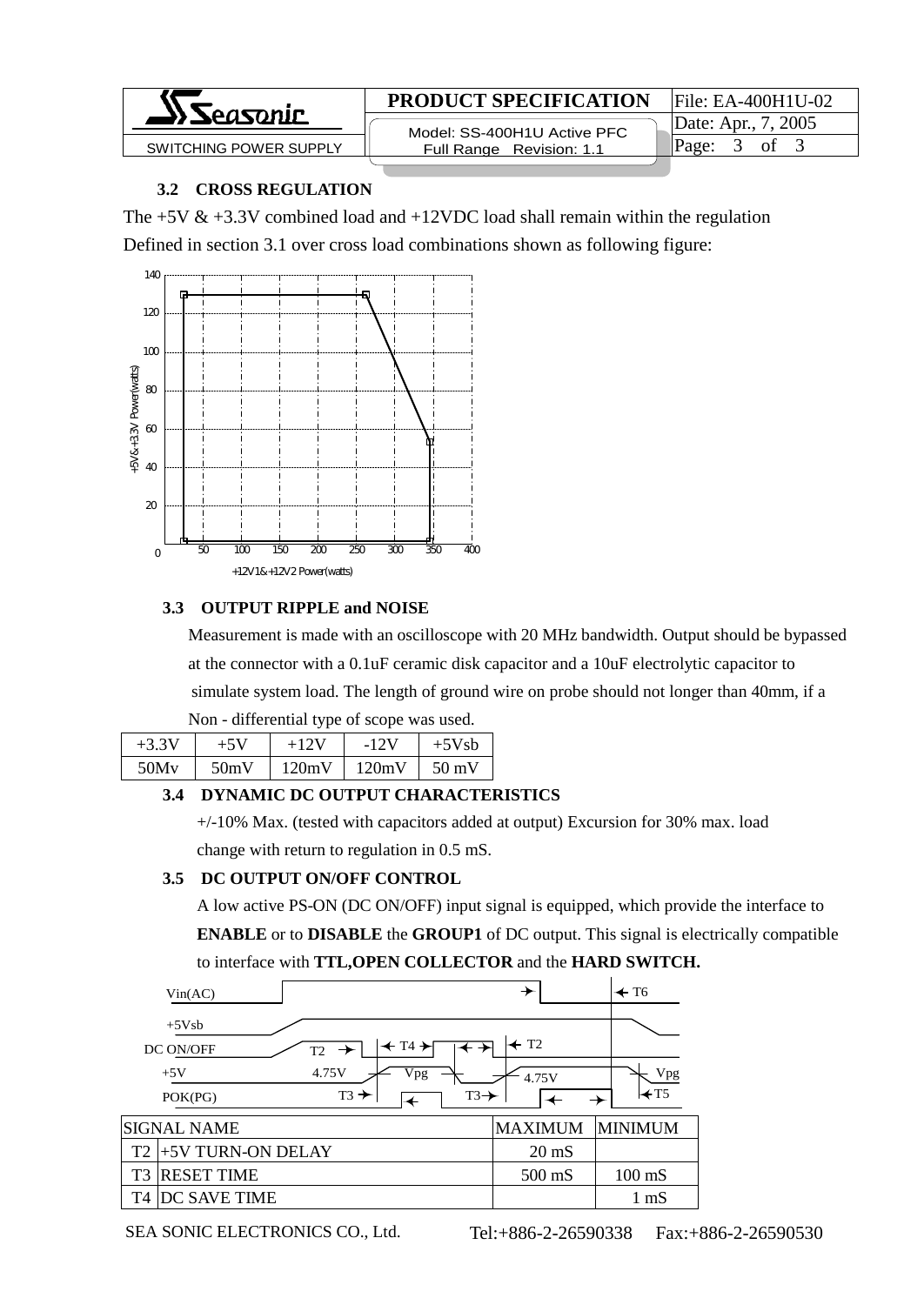

# **PRODUCT SPECIFICATION** File: EA-400H1U-02

 Model: SS-400H1U Active PFC SWITCHING POWER SUPPLY **Full Range Revision: 1.1** Page: 4 of 4

Date: Apr., 7, 2005

| <b>T5 SAVE TIME</b> | $v_{\text{pg}} = 4.75V$               | mS    |
|---------------------|---------------------------------------|-------|
|                     | T6 HOLD-ON TIME (AT NOMINAL AC INPUT) | 16 mS |

#### 4. **OUTPUT PROTECTION**

#### **4.1 TOTAL POWER PROTECTION: ( OPP )**

Total power 135% max with shut-down and latch off protection.

#### **4.2 OVER VOLTAGE PROTECTION: ( OVP )**

| <b>OVER</b>      |       | <b>ACTIVE RANGE</b> | <b>RESULT</b>         |  |
|------------------|-------|---------------------|-----------------------|--|
| <b>VOLTAGEAT</b> | Min.  | Max.                |                       |  |
| $+3.3V$          | 3.76V | 4.3V                | Shut down & Latch OFF |  |
| $+5V$            | 5.74V | 7.0V                | The Group 1 DC Output |  |
| $+12V$           | 13.4V | 15.6V               |                       |  |

#### **4.3 SHORT CIRCUIT PROTECTION: ( OCP )**

The short between any output of group 1 will shut down all group1.

The short at group 2 will Shut down both group 1 and group 2.

# **4.4 RESET AFTER SHUTDOWN**

 Whenever the power supply latches into shutdown state due to fault condition on its output, The power supply will return to normal operation only after the fault has been removed and the power switch has been cycled off/on with **A MINIMUM OFF TIME OF 20mS.** (PS-ON)

# **5. POWER GOOD SIGNAL:**

Signal Type: open collector +5DC, TTL compatible.

Logic Level: <0.4V while sinking 4 mA.

Logic Level High: between 2.4VDC and +5V output while souring 200 uA.

# **6. EFFICIENCY:**

# **6.1 AT FULL LOAD:**

Over 70% at normal input voltage.

0.75 at AC 110v 60Hz(typical)

0.78 at AC 220v 50Hz(typical)

# **6.2** *ENERGY STAR MODE*

Over 50% at 30W max power consumption with 15W or more delivered to DC power output

# **6.3** *STANDBY MODE*

During measurement of the **"STANDBY MODE"** condition, the main converter is off

(PS\_ON=High). +5Vsb converter is working and standby input power is measured.

| true RMS input power (standby)              | $<$ 5W |
|---------------------------------------------|--------|
| $(+5Vsb/ 0.5A; input voltage: 230VAC 50HZ)$ |        |
| true RMS input power (standby)              | < 1.5W |
| $(+5Vsb/0A;$ input voltage: 230VAC 50HZ     |        |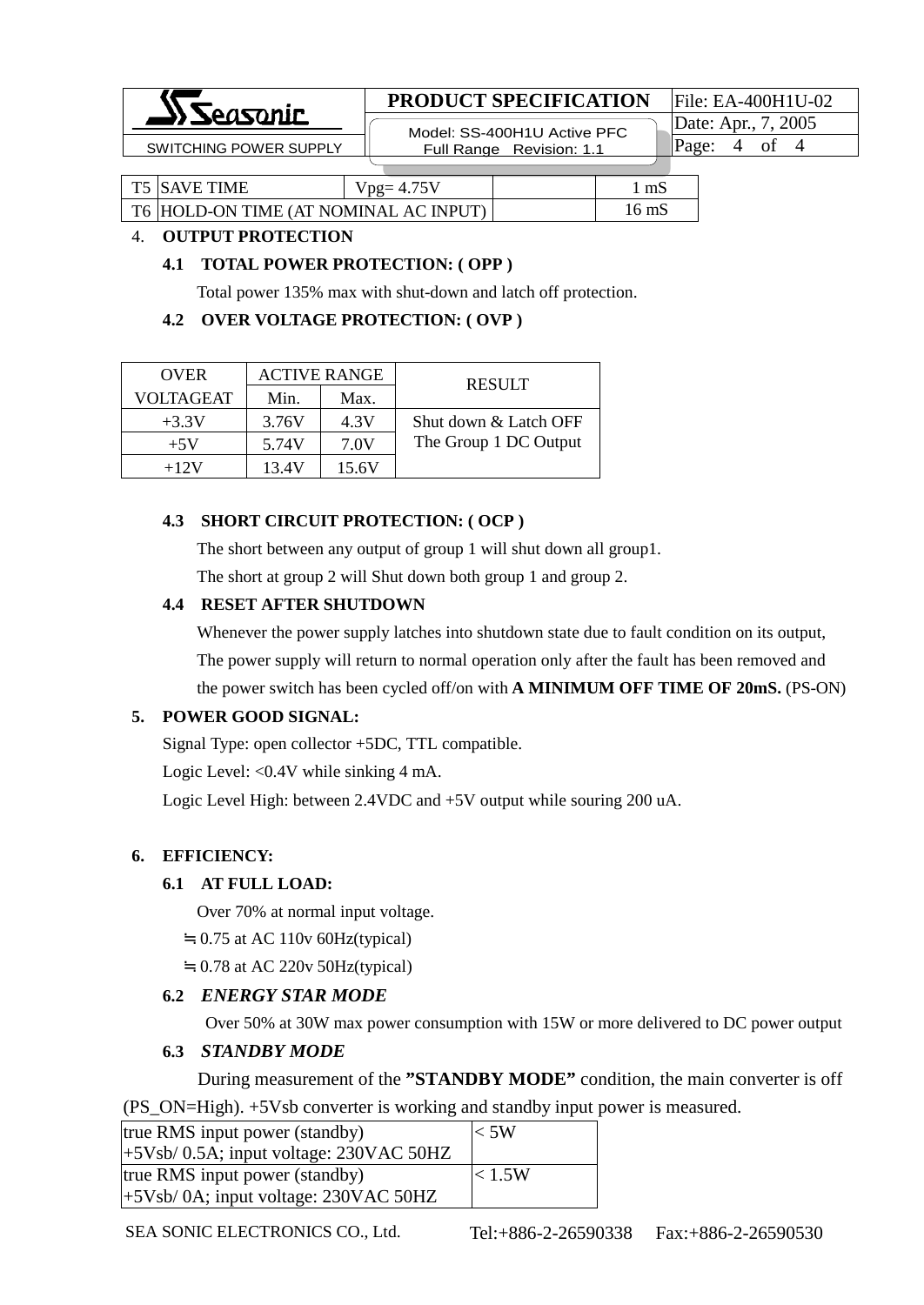

# **PRODUCT SPECIFICATION** File: EA-400H1U-02

 Model: SS-400H1U Active PFC Full Range Revision: 1.1  $S$ WITCHING POWER SUPPLY  $\parallel$  Full Range Revision: 1.1  $\parallel$  Page: 5 of 5

Date: Apr., 7, 2005

#### 7. **COOLING OF PSU**

A DC FAN was equipped to Cooling The Power Supply and system Load , The FAN will draw in AIR Through The vent Holes in DC Output Cable Side , and Exhaust it in The AC Receptacle Side. Fan parameters

| <b>Rated Voltage</b> | 12VDC              |
|----------------------|--------------------|
| Dimension            | $40*40*28$ (mm) x2 |
| Air flow             | 28CFM              |
| <b>Noise</b>         | $\lt$ 40db $(A)$   |

#### **8. ACTIVE POWER FACTOR CORRECTION (PFC):**

- **8.1** Harmonic current meets IEC1000-3-2 / EN61000-3-2 standards.
- **8.2** PFC >0.95 at full load.

0.99 at AC 110v 60Hz(typical)

0.98 at AC 220v 50Hz(typical)

#### 9. **ENVIRONMENT**

#### **9.1 OPERATING**

Temperature: 0 to 50 °C. (The rated power will derate from 100% to 80% from 40 °C to 50 °C Linearly)

Relative Humidity: 20% to 80%

# **9.2 SHIPPING / STORAGE**

Temperature:  $-40$  to 85 Deg C

Relative Humidity: 10% to 95%

#### 10. **MTBF**

Over 100,000 hours at 25 Deg C. excluding the DC Fan.

#### 11. **EMC**

Comply to EN61204-3:2000, & FCC Part 15 & Part 2 (CISPR 22 CLASS B) GB9254-1998 GB17625.1-2003 standards

# **12. SAFETY:**

Conform to IEC60950-1:2000 EN60950-1:2001 UL60950-1 1st GB4943-2001 standards CB, TUV,NODIC,CUL (LEVEL 3),CCC